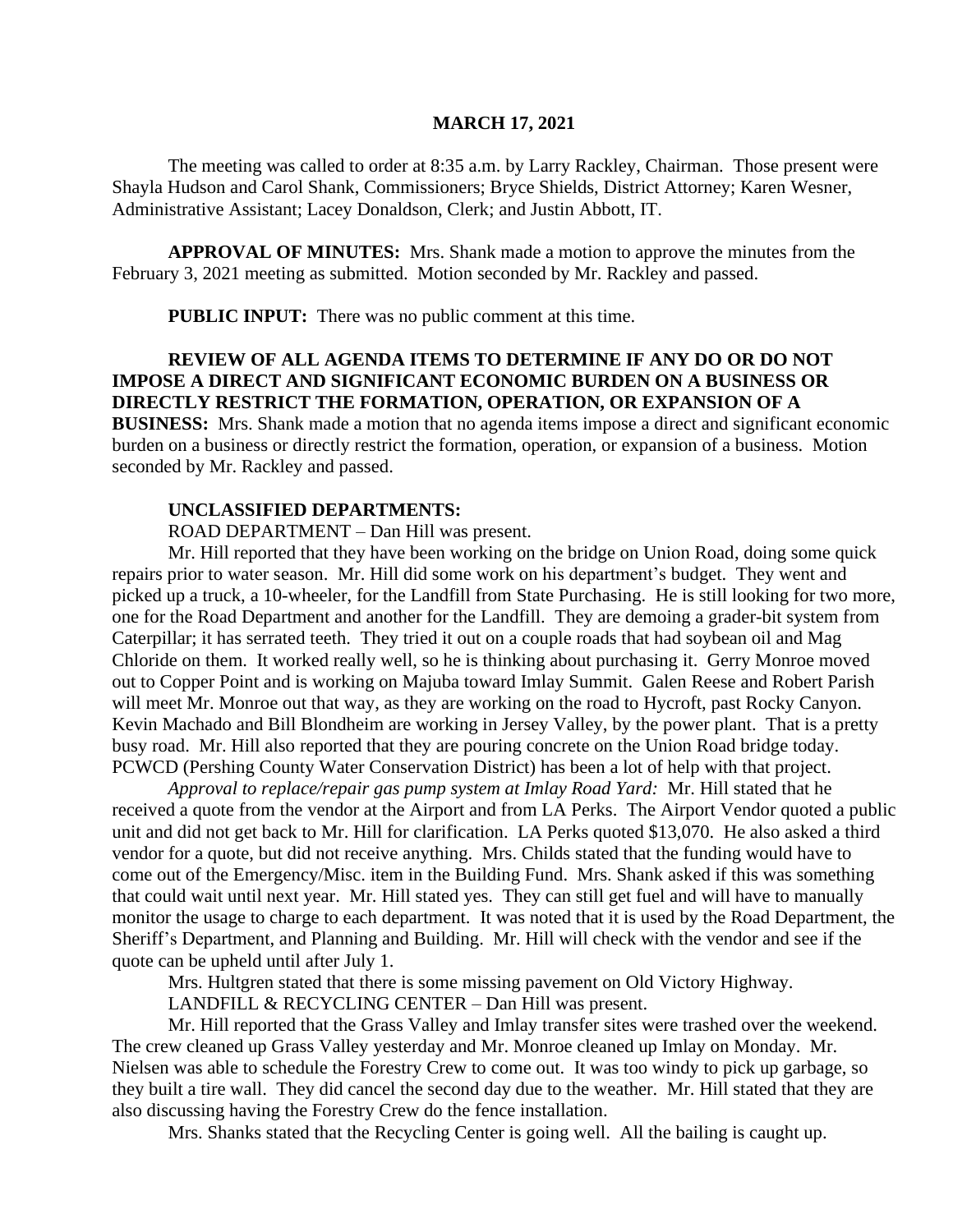#### BUILDINGS AND GROUNDS – John Handka was present.

Mr. Handka stated he didn't have anything specific to report. They have been very busy and trying to cover staff shortages. They are working with the Museum Board on the placement of the old building Coeur will be moving down. A concrete base needs to be poured and they are at the mercy of the weather. They did some repairs at the Jail, including replacing a window in a cell door. The Airport received a fuel delivery yesterday. The price of fuel has gone up to \$4.02. Mr. Handka will increase our price to \$4.52. Mr. Rackley asked how that price compares to others. Mr. Handka stated we won't be the lowest, but there are some that are considerably higher than ours. Mr. Handka is also working on installing a camera at the gate to the building so they can see who is coming in or out.

Mr. Rackley thanked Bruce Medeiros and Frank Gonsalves for their help with the Senior Center re-opening.

Mr. Handka spoke about an email he received regarding the swimming pool repairs. Mr. Rackley asked what is the minimum that needs to be done to get it open on schedule. Mr. Handka stated that fixing one thing, might not be enough, it all needs to be done to extend the life of the pool. Mrs. Hudson stated that the Recreation Board will be having an emergency meeting on March  $25<sup>th</sup>$  to address the needed repairs and funding.

COMMUNITY CENTER – Dixie McKay was present on Zoom.

Mrs. McKay stated that she has been working on transitioning out of the Community Center Director position.

*Discussion regarding office space and office equipment such as file cabinets and desk to be removed from the Extension Office:* There was some discussion regarding the Star Room. Mrs. McKay stated that it could be used as an office, but there are no windows and you can't see when someone enters the building. Mr. Rackley suggested moving the EOC (Emergency Operations Center) into the back room and putting the Director back in the front office. Mr. Handka stated that front office is still a mechanical room. Sean Burke stated that the EOC has a lot of flexibility and can accommodate a move. Mr. Handka stated that there is room in the front office for the file cabinets.

Mrs. Shank asked about the capacity for the Crab Feed. Mrs. McKay stated that she is not sure. The Eagles haven't made a decision if it will move forward, as they are waiting to see if the Governor makes any more changes.

*Approval of Job Description for Community Center Coordinator position:* Mrs. Hudson made a motion to approve the Job Description for the Community Center Coordinator position as amended. Motion seconded by Mrs. Shank and passed.

Set date for interviews: Mrs. Wesner suggested April 7<sup>th</sup>.

Mrs. Shank made a motion to set the interview date for the Community Center Coordinator position as April 7, 2021. Motion seconded by Mrs. Hudson and passed.

*Approval to advertise/hire Community Center Coordinator position:* Mrs. Hudson made a motion to approve the advertisement and hiring to fill the Community Center Coordinator position. Motion seconded by Mrs. Shank and passed.

## PERSHING COUNTY FIRE/AMBULANCE REPORTS –

*LOVELOCK FIRE AND AMBULANCE:* Chief Wilcox was present via Zoom. Chief Wilcox stated they there are currently no issues. They are still in need of a solution for Ambulance Service.

*GRASS VALLEY FIRE:* Sean Burke was present via Zoom. Mr. Burke stated that things are great, and membership is solid. They currently have four open positions, but are looking at a couple applicants. Training is going well. There is an Emergency Medical Responder Class being planned. There have not been many fires, but there has been a significant increase in medical calls, with almost 30 already this year.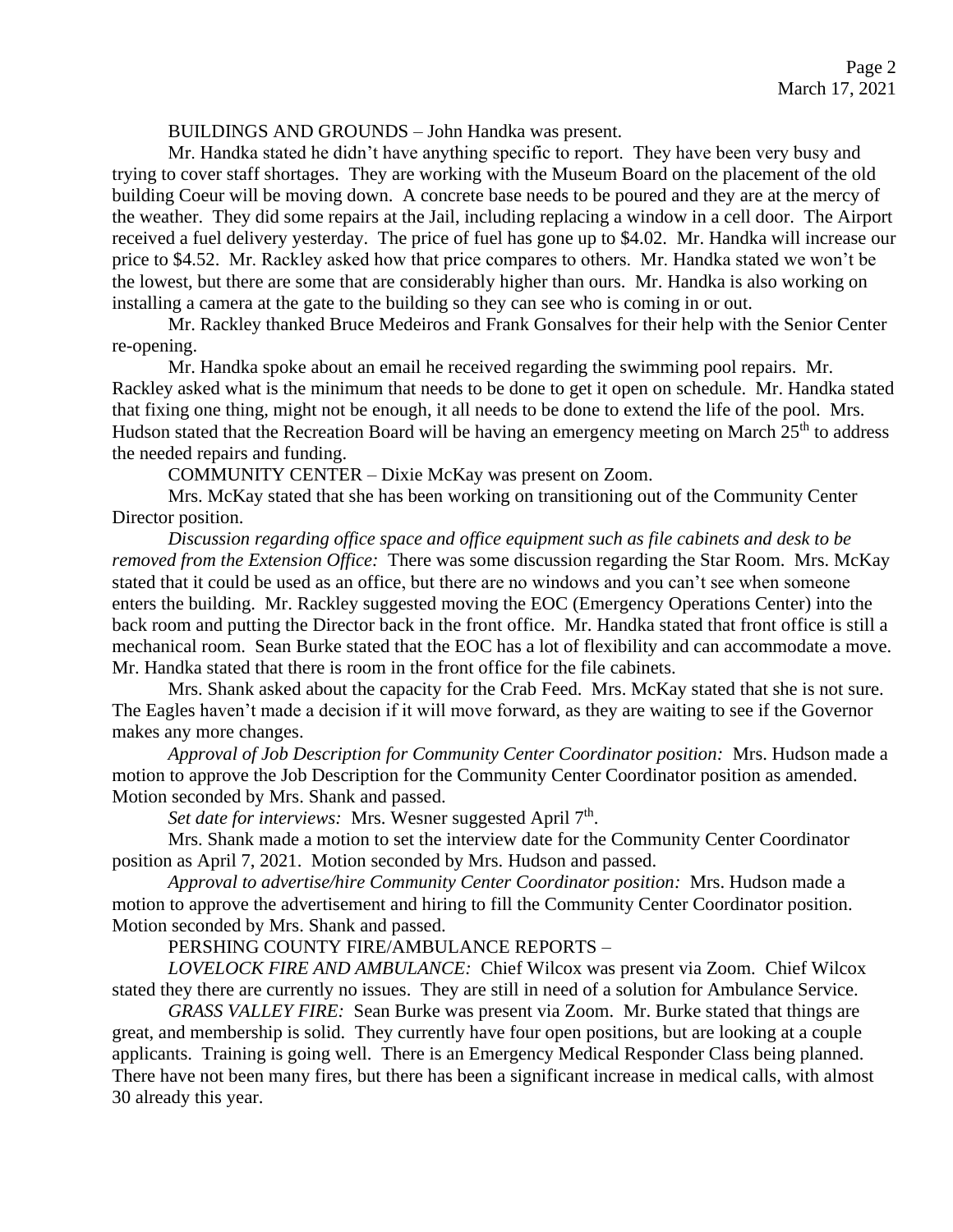*APPOINTMENT OF COUNTY REPRESENTATIVES TO SUB-COMMITTEE CONSISTING OF TWO COUNTY APPOINTEES AND ONE CITY APPOINTEE. THIS SUBCOMMITTEE WILL RECOMMEND TO THE BOARD OF COUNTY COMMISSIONERS AND CITY COUNCIL REGARDING FUNDING SOURCES AND ORGANIZATIONAL STRUCTURE OF EMERGENCY SERVICES AND FIRE-FIGHTING SERVICES THROUGHOUT PERSHING COUNTY AND THE CITY OF LOVELOCK:* Mr. Rackley suggested Sean Burke and Marti Nolan. Mrs. Shank suggested Sean Burke and Neil Gallagher. Mr. Gallagher is the Principal of the Learning Center and a business owner. She feels the committee shouldn't be stacked with firemen. She stated that the Fire Department has already made a recommendation. Mrs. Hudson agreed with Mrs. Shank, stating that an unbiased opinion is needed.

Mrs. Shank made a motion to appoint Sean Burke and Neil Gallagher as the County's representatives to the Sub-Committee to look at funding sources and the organizational structure of Emergency Services and Firefighting Services throughout Pershing County and the City of Lovelock. Motion seconded by Mrs. Hudson. Mr. Rackley opposed. Motion carried.

Mrs. Childs stated that the POOL/PACT grant money has been received for the reflective jackets.

EMERGENCY OPERATIONS / LEPC – Sean Burke gave a report. COVID Vaccinations are the #1 priority. Mr. Burke also stated that he is participating in and responding to the Governor's Task Force when input is requested from Pershing County regarding moving control and response from the State to the county. The next vaccination event is March  $27<sup>th</sup>$  at the Community Center and they will have 700 doses available. They are casting a broad net and will vaccinate people over 65, people who fall into any of the previous tiers, people age 18-64 with underlying health conditions, front-line workers (grocery store workers, etc.) and mine workers. Mr. Burke stated that they are pretty well staffed, as Coeur will be providing some manpower. Mr. Burke thanked Rich Wagner and Coeur Rochester for their support and efforts, Marsha Foreman and Cheryl Haas and everyone else who has volunteered and spent countless hours coordinating everything. He also thanked Dave Skelton for setting up the Community Center and managing traffic and crowd control, and Mr. Abbott for his IT expertise. The second dose for the March  $27<sup>th</sup>$  event will be given on April  $24<sup>th</sup>$ . Mr. Burke also reported that we have received 100 doses of the J&J vaccine.

IT DEPARTMENT – Justin Abbott was present.

Mr. Abbott reported that he has had a significant increase in work orders.

*Discussion regarding workload and expansion of the Pershing County Department and related department facilities including the possibility of adding additional staff, engaging a Managed Service Provider, and/or other solutions:* Mr. Abbott stated that his first challenge is that there is only one person to handle all the various departments IT needs on top of the paperwork, vouchers, etc. Mr. Rackley asked if Mr. Abbott had included this in his budget for next year. Mr. Abbott stated that he did not take the time to consider his needs when preparing his budget.

Mrs. Shank also stated that Mr. Burke does have some funding available in Emergency Management to help.

Mr. Abbott presented a proposal that would include an IT Manager, a Systems and Network Administrator, an Information Security Officer and a Tier I Technician. One option would be to hire people to fill these positions. Another option would be to contract with a Managed Service Provider (MSP) who would take on these roles. The cost for this would be equivalent to one full-time employee. The last option would be a hybrid with one additional IT technician hired and entering into a contract with an MSP.

Mrs. Shank stated that she can't see how the County could afford hiring the full workforce, but maybe the hybrid option would be a good fit. This will be discussed further during budget workshops.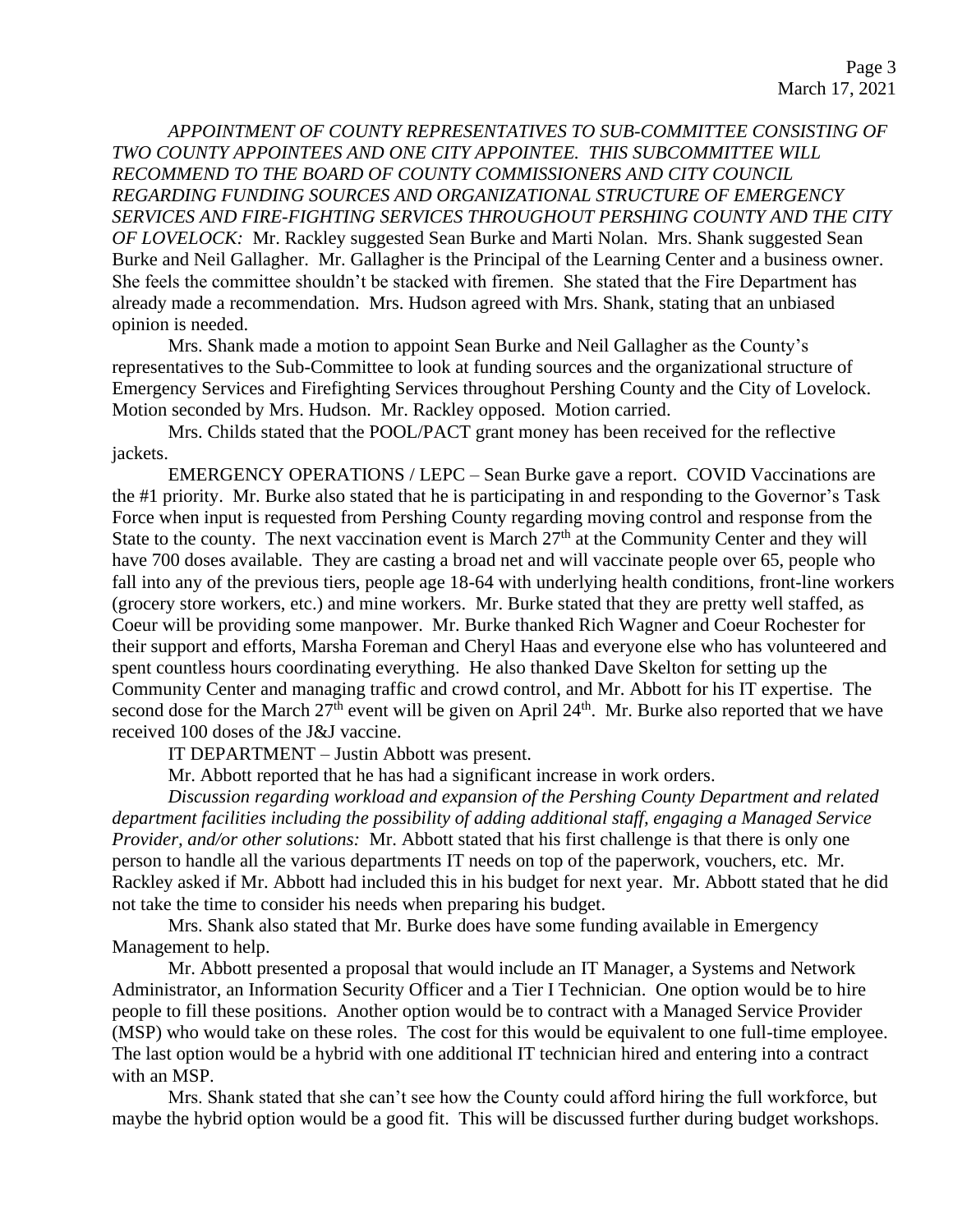*DEVNET Agreement, Amendment to contract with DEVNET to remove the Permitting and Zoning modules that were to be used by the Planning and Building Department which currently uses Caselle:* Mrs. Shank made a motion to approve the Amendment to the contract with Devnet to remove the Permitting and Zoning modules that were to be used by the Planning and Building Department. Motion seconded by Mrs. Hudson and passed.

ECONOMIC DEVELOPMENT – Heidi Lusby-Angvick was present via Zoom.

*Brownfields Grant Project Update:* Mrs. Lusby-Angvick stated that they have completed 19 Phase I Assessments out of a target of 21, with one more underway. They completed 12 Phase II Assessments, with a target of 12, and 4 more underway. They completed 3 Clean-up Plans, with a target of 8, and 7 more underway. They will be discussing reapplying for further funds at their next target group.

Mrs. Lusby-Angvick also reported that she received 15 cases of Nevada Visitors Guide and will be distributing to all the local businesses. She is working on scheduling and finding an instructor for the next Build Nevada Workforce Training class for Lovelock. Mrs. Lusby-Angvick and Mr. Abbott met with a broadband internet provider. She and Jan Morrison have been working on the RFP (Request for Proposals) for GO-Ed for the Regional Development Authority that would encompass Pershing County, the City of Lovelock, Humboldt County, and the City of Winnemucca.

Mrs. Shank asked for an update on the clean-up on Main Street. Mrs. Lusby-Angvick stated that NDEP (Nevada Division of Environmental Protection) has ordered further asbestos testing. Once completed they will determine where the waste will be transported to. On March  $23<sup>rd</sup>$  they will be doing an archeological collection. A Corrective Action Plan needs to be written and then they will go to bid. Mrs. Lusby-Angvick doesn't anticipate any movement before May.

#### **ELECTED DEPARTMENTS:**

LAUREEN BASSO-CERINI, ASSESSOR – Ms. Basso-Cerini introduced Morgan Root as the new Appraiser.

*Request for approval of outside employment for Morgan Root, Appraiser I:* Ms. Root stated that when she lived in Elko, she got a job with the Northeast Elko Conservation District. When she moved on, they asked if she would continue assisting them with some administrative functions. It is only 3-4 hours a week and would be after work hours or on weekends. Ms. Basso-Cerini stated that she doesn't have any concerns with this.

Mrs. Shank made a motion to approve Morgan Root's request for outside employment. Motion seconded by Mrs. Hudson and passed.

Ms. Basso-Cerini also reported that Mr. Gilliland had a family emergency and DMV will be closed the rest of the week.

LACEY DONALDSON, CLERK-TREASURER – Mrs. Donaldson apologized for the late submittal of the minutes. On top of having a vacancy, Sarah Renfroe was on Federal Jury Duty all last week. Mrs. Donaldson stated that she received 10 applications for the vacancy in her office and interviewed 6 last Friday. Perri Stewart will start on April 5<sup>th</sup>.

RENE CHILDS, RECORDER-AUDITOR – *Proposal from Eide Bailly CPAs & Business Advisors to perform Pershing County's Annual Audit for June 30, 2021, in the amount of \$88,000.00 and \$3,000.00 for each additional program:* Mrs. Childs stated that the additional \$3,000 would be used if they have to audit the CARES Funding.

Mrs. Hudson made a motion to approve Eide Bailly CPAs and Business Advisors to perform Pershing County's annual audit for June 30, 2021, in the amount of \$88,000.00, plus \$3,000.00 for each additional program. Motion seconded by Mrs. Shank and passed.

BRYCE SHIELDS, DISTRICT ATTORNEY – *Amendment to the Interlocal Contract between State of Nevada Department of Health and Human Services and Pershing County:* It was noted that there is an increase of \$10,500.00. Mrs. Shank asked if this was paid out of the Indigent Funds. Mrs.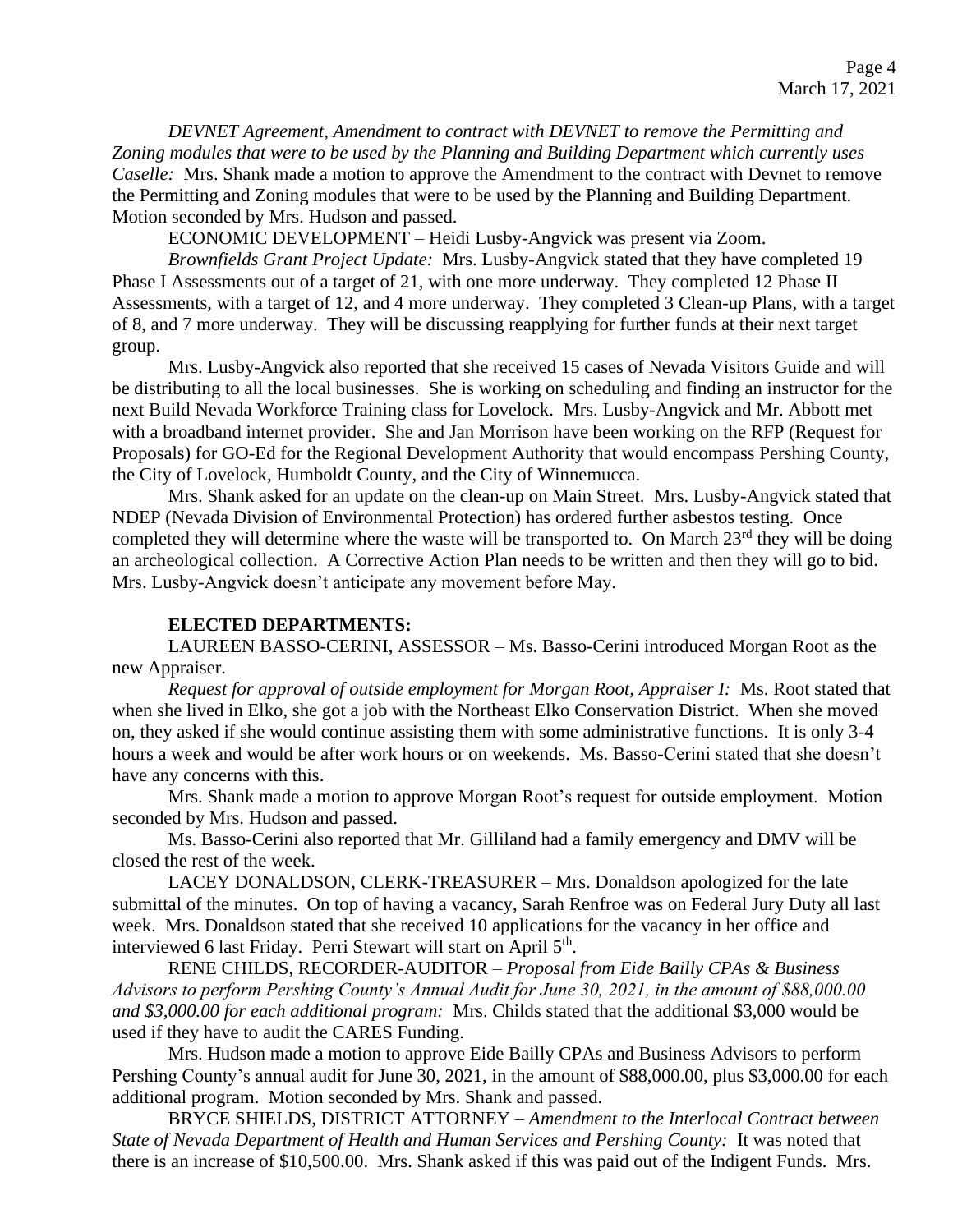Donaldson stated that it is. Mrs. Shank stated that we did receive some of those funds back and are supposed to get another payment as well.

Mrs. Shank made a motion to approve the Amendment to the Interlocal Contract between the State of Nevada Department of Health and Human Services and Pershing County as presented. Motion seconded by Mrs. Hudson and passed.

Carmen Turrillas asked if the Domestic Violence and Inmate vouchers come out of the Indigent Funds. Mr. Shields stated that Domestic Violence is completely separate.

 JERRY ALLEN, SHERIFF – Sheriff Allen reported that he is at 50% capacity in the Jail, with 13 inmates. The Sheriff's office hosted the High School Forensics class at the range on Monday for the afternoon and they discussed ballistics and weapons systems. Sheriff Allen also reported that human remains were found in the Rye Patch area, so they have been busy working that scene.

*Approval to purchase the "SheriffApp" notification application for the notification of the public of Law Enforcement and Public Safety notifications in the amount of \$18,270.00 to be paid from CARES Funding, Commissary funds, and Asset Forfeiture funds:* Sheriff Allen stated that the application will provide a lot of versatility. It will allow the public to do an inmate search and will integrate with their current system that provides victim notifications. It will also eventually integrate with the Commissary Fund for inmates and allow people to deposit money for an inmate. It would also allow them to have a tip line. Sheriff Allen stated that it would qualify for CARES Funding as they would be able to notify the public of upcoming vaccination pods and other natural disasters or emergencies.

The cost per account would equate to \$6,090 per fund. There is a yearly expense of \$6,200.

Mr. Shields spoke about the Asset Forfeiture Fund. It can only be used to combat narcotic related offenses. Sheriff Allen thought the inclusion of a tip line would tie back to narcotics. Mr. Shields also stated that the DA's office also has claim over that fund. He has not been approached by the Sheriff regarding the use of these funds. He would like the Board to hold off until that can happen. Mrs. Shank asked where the maintenance fee would be paid from. Sheriff Allen stated that it would be included in his yearly budget. It was noted that Nye County currently uses this app.

This will be put back on the next agenda.

**UPDATE ON PROGRESS OF SITE LOCATION, DESIGN, FUNDING, AMENITIES AND CONSTRUCTION OF FUTURE LAW ENFORCEMENT CENTER:** Mr. Rackley and Sheriff Allen met with LCA last Friday. Mr. Rackley thought it was a productive meeting. They will be submitting a new floor plan within the next month or so. Mrs. Donaldson stated that she spoke with Bond Counsel yesterday and has another call with her on Friday if anyone wanted to participate.

Robert McDougal asked if the architects could provide an electronic version of the plans for people to look at. Sheriff Allen stated that he thought they would be providing some sort of electronic version.

**PRESENTATION AND APPROVAL OF NETWORK SECURITY MONITORING SYSTEM AND SERVICE FROM DARKTRACE IN THE AMOUNT OF \$1,809.00 (\$21,708.00 ANNUALLY) FOR 48 MONTHS (4 YEARS) WITH PAYMENTS TO BE DEFERRED UNTIL AFTER JULY 1, 2021:** Mr. Abbott stated that he has been in preliminary discussions with Darktrace in regard to Network Security Monitoring. Ryan Wilson and Tyler Horswell from Darktrace were present via Zoom.

Mr. Wilson showed the Board a PowerPoint presentation about their product. They have been working with Mr. Abbott evaluating Pershing County's environment to see what kind of value they could add to our current security infrastructure.

Mrs. Shank would like more time to go through the presentation packet and discuss this further during the budget process. Mr. Abbott stated that a decision needs to be made by March  $26<sup>th</sup>$  in order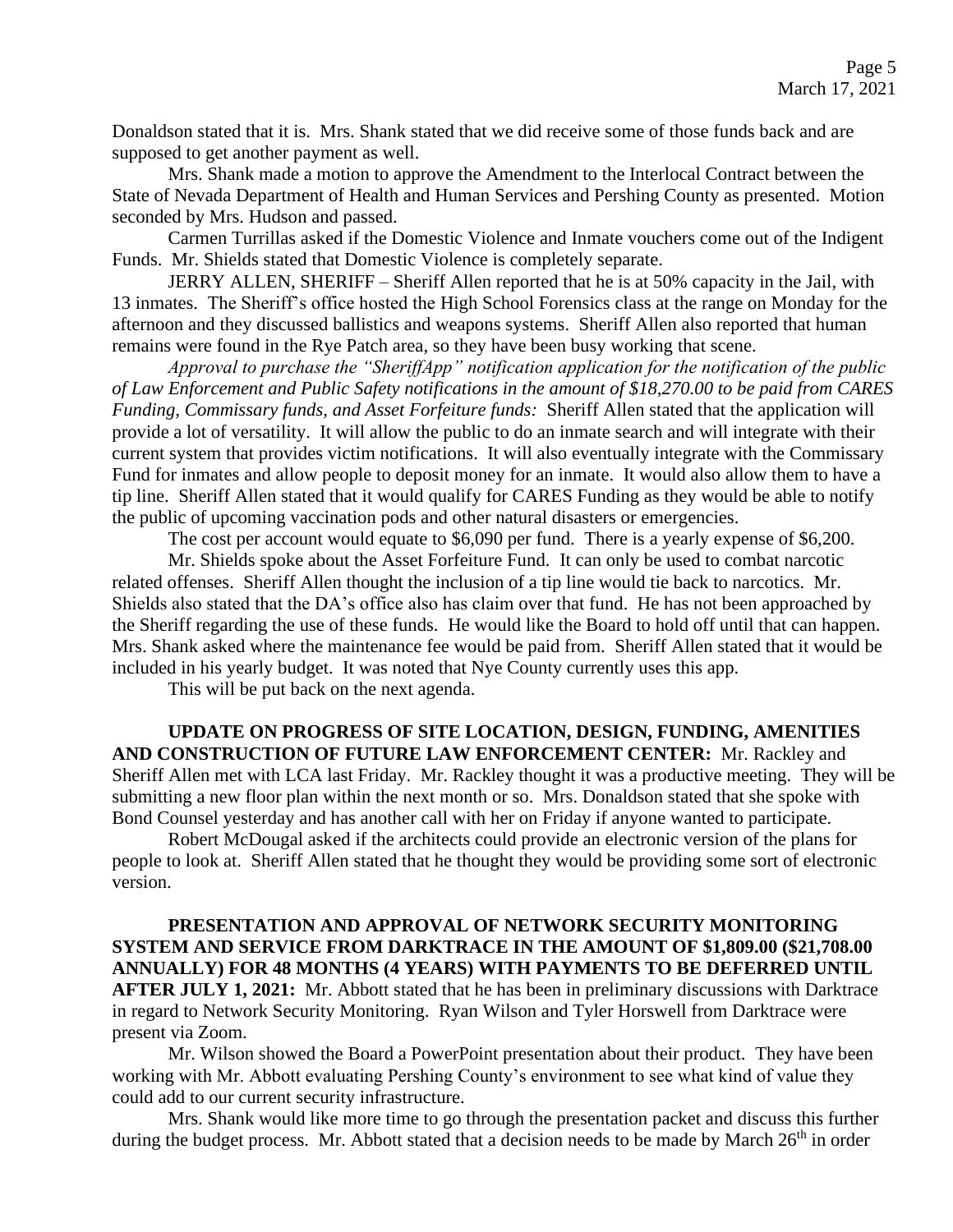for the quotes to be upheld. Mr. Shields stated that Mr. Abbott does have his budget meeting tomorrow and a Special meeting can be held to approve the funding source.

**DERBY FIELD AIRPORT:** APPROVAL OF DESIGN ENGINEERING SERVICES, INDEPENDENT FEE ESTIMATE PROPOSAL FOR ELEMENT 1, CONSTRUCT PARTIAL PARALLEL TAXIWAY WITH ROOD & ASSOCIATES IN THE AMOUNT OF \$2,500.00 – Mrs. Shank made a motion to approve The Design Engineering Services and Independent Fee Estimate Proposal for Element 1, Construct partial parallel taxiway, with Rood & Associates in the amount of \$2,500.00. Motion seconded by Mrs. Hudson and passed.

**PROCLAMATIONS AND AWARDS:** There were no Proclamations or Awards for consideration.

**GRASS VALLEY ADVISORY BOARD:** Sean Burke reported via Zoom that they do intend to hold a meeting in March on the  $29<sup>th</sup>$ . An update about the current COVID situation will be given and they will be working on the calendar of events for the rest of the year.

**BOARD APPOINTMENTS:** AIRPORT & MUSEUM – Letters of interest were received from Robert McDougal for the Airport Board and Penny Belanger for the Museum Board.

Mrs. Hudson made a motion to appoint Robert McDougal to the Airport Advisory Board and Penny Belanger to the Museum Board. Motion seconded by Mrs. Shank and passed.

# **PUBLIC HEARING ON PROPOSED ORDINANCE NO. 346, AMENDING CHAPTER 108 OF THE PERSHING COUNTY DEVELOPMENT CODE BY AMENDING THE PROVISIONS OF 17.08.25 TO AUTHORIZE SOLAR ENERGY DEVELOPMENT IN THE AGRICULTURAL PRESERVATION OVERLAY DISTRICT WITH A SPECIAL USE**

**PERMIT:** Mr. Shields gave an explanation regarding "decommissioned plan" (B2, page 1) and also spoke to the definition of "prime farm land".

Mrs. Shank stated that there were a lot of good comments at the Workshop on Monday. Mrs. Shank is not in favor of rezoning and feels this Ordinance does a good job protecting the AG Preserve, but allowing solar development with a Special Use Permit.

Mrs. Hudson agrees that the Ordinance is a good compromise and takes into consideration comments that were made.

Mr. McDougal asked for a copy of the proposed Ordinance. Mrs. Shank read the parts of the Ordinance that have been changed. Mr. McDougal thanked the Board for incorporating a lot of the suggestions that were made on Monday and stated that he just wanted to make sure that our farmland is protected.

Mrs. Shank made a motion to adopt Ordinance #346, amending Chapter 108 of the Pershing County Development Code by amending the provisions of 17.08.25 to authorize Solar Energy Development in the Agricultural Preservation Overlay District with a Special Use Permit. Motion seconded by Mrs. Hudson and passed unanimously.

**AMENDMENT TO RESOLUTION NO 21-0201 ON EMERGENCY POSERS OF THE GOVERNOR OF NEVADA, A RESOLUTION IN SUPPORT OF THE LOCAL ECONOMY AND BUSINESSES IMPACTED BY COVID-19 RESTRICTIONS INCLUDING REQUESTS FOR A REDUCTION OF SAID RESTRICTIONS TO PROTECT LOCAL CITIZENS:** Amanda Burrows submitted a proposed Resolution for the Board's consideration. She again reported that Pershing County businesses have had 18 complaints filed against them, but no violations found.

Mrs. Shank appreciates all the work that Mrs. Burrows has done and her outreach to local businesses, stating that we all care about our local businesses. The State is working on the transition to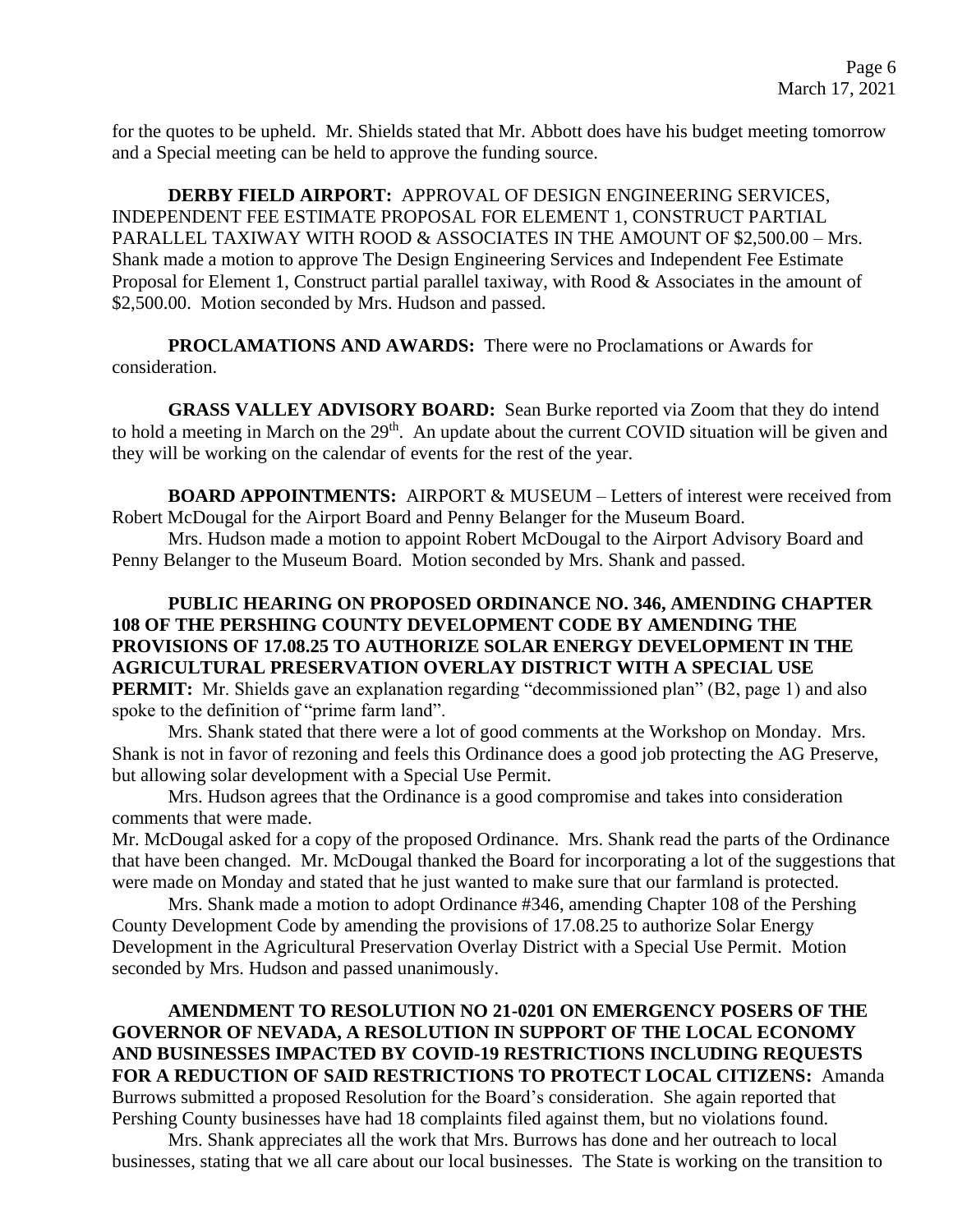turn the responsibility over from the State to the Counties. Mrs. Shank has been involved in those conversations and feels we need to continue working with the State. She is concerned that if we undo everything, we won't be given the transitional authority. She doesn't want to anger the Governor or the Task Force. She also stated that the Commission doesn't have the authority to tell the Sheriff or the DA how to do their jobs. Mrs. Shank does not support amending the Resolution.

Several members from the public spoke in support of the proposed Resolution.

Mr. Shields stated that he doesn't want anyone to labor under the assumption that this Resolution is law, it doesn't have any legal effect, and would serve only as a political statement. The counties only have as much authority as the State gives them. The County Commission does not have authority to tell the Sheriff or the District Attorney how to do their jobs. He also stated that a private business has the right to call the police if someone refuses to wear a mask and will not leave the property.

Mrs. Hudson stated that she agrees with the proposed Resolution as doesn't think the State is going to approve our re-opening plan anyway.

Diane Irvine, owner of the C-Punch Casino, stated that she is unaffected by this as she is controlled by the Gaming Board, but asked why the counties don't sue the State. Mr. Shields stated that he is aware of at least 2 challenges to the Emergency Directives that have been thrown out of District Court.

Mrs. Shank stated that the rural counties are on the same page, but are using diplomacy to move forward.

Mrs. Hudson made a motion to approve Resolution #21-0303, a Resolution of the Pershing County Board of County Commissioners declaring a State of Economic Emergency due to the COVID-19 State-mandated regulations and orders, and issuing certain local orders pertaining thereto on a temporary basis. Motion seconded by Mr. Rackley. Mrs. Shank opposed based on the reasons she mentioned. Motion carried.

**FIRST READING OF A PROPOSED ORDINANCE AMENDING CHAPTER 13.06 OF THE PERSHING COUNTY CODE RELATING TO MAKING CHANGES TO THE LANDFILL FEES:** Mr. Shields did some research and provided the Board with Mineral County's and Humboldt County's rates. He feels our residential use rate is comparable.

Mrs. Hudson feels we should let people recover from the pandemic before making major increases.

More information will be obtained. Mr. Shields will look at the various transfer sites and the assessments each area brings in. He will also look at a gradual increase for local businesses.

**CARES FUNDING:** UPDATE/APPROVAL OF EXPENDITURES; UPDATE FROM EMERGENCY MANAGEMENT RELATING TO THE COVID-19; DISCUSSION OF RECENTLY PASSED FEDERAL COVID STIMULUS BILL & ANTICIPATED PERSHING COUNTY FUNDING; DISCUSSION REGARDING THE STATE OF NEVADA TRANSITION PLAN AND PREPARATION OF A LOCAL MITIGATION/ENFORCEMENT PLAN TO RECEIVE DELEGATION AUTHORITY FROM THE STATE OF NEVADA REGARDING COVID RESTRICTIONS – Mrs. Hudson stated that she doesn't know what more we can do. Mrs. Shank stated that the State isn't asking for more from us. They want to transition the authority to the counties. Currently the State sets occupancy limits, etc. The counties would be given that authority.

Pershing County will be receiving \$1.3 from the Economic Recovery Act.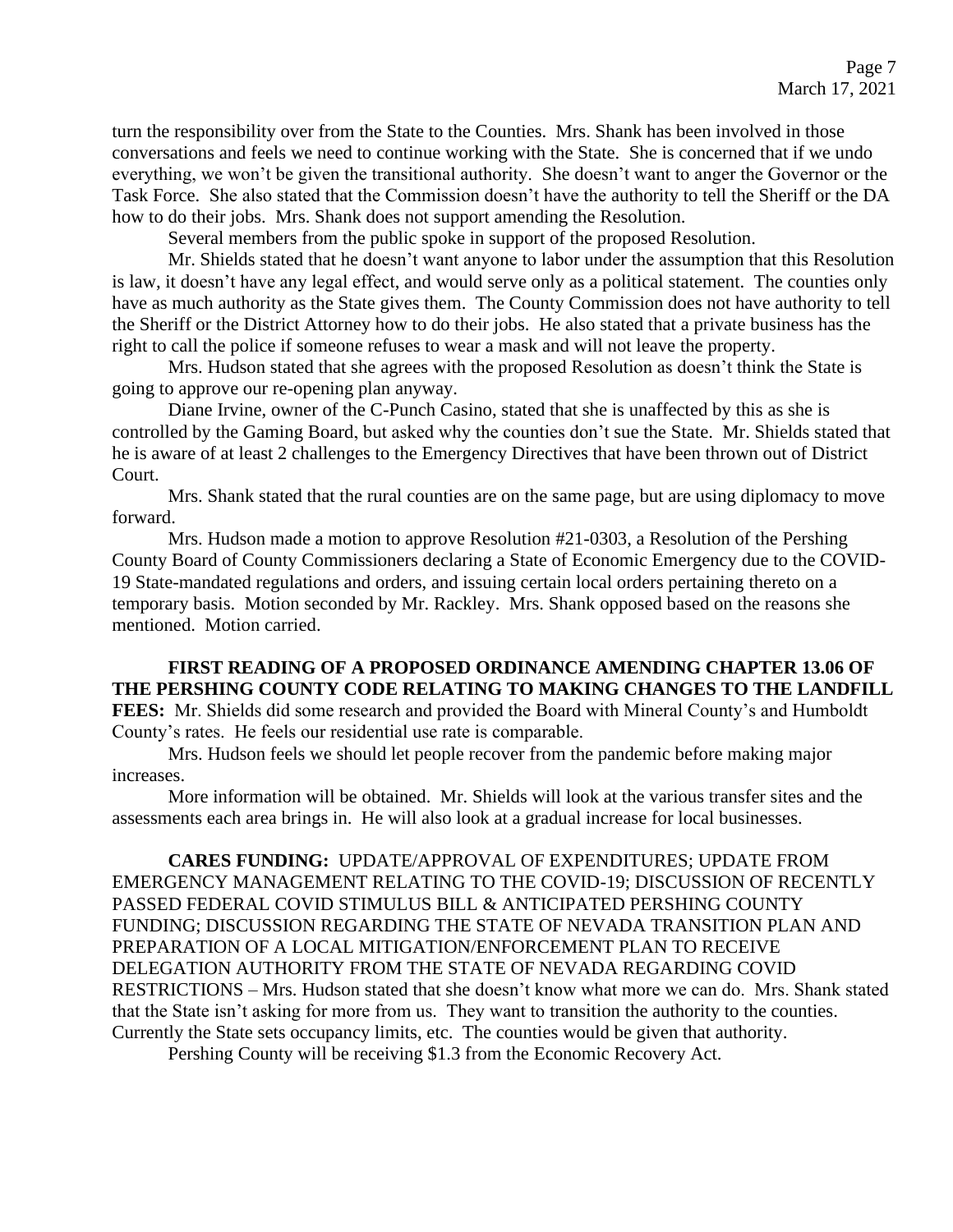**APPOINTMENT OF COMMISSIONER REPRESENTATIVE FOR PERSHING COUNTY ON THE INTERGOVERNMENTAL EXECUTIVE COMMITTEE (IEC) FOR THE PURPOSE OF EXCHANGING VIEW, INFORMATION, AND ADVISE RELATING TO THE MANAGEMENT OF THE NATURAL AND CULTURAL RESOURCES OF THE LANDS WITHDRAWN BY THE NATIONAL DEFENSE AUTHORIZATION ACT FY 221:** Mrs. Shank made a motion to appoint District Attorney Bryce Shields as Pershing County's representative on the Intergovernmental Executive Committee. Motion seconded by Mrs. Hudson and passed.

**COMMUNITY DEVELOPMENT BLOCK GRANT CORONAVIRUS FUNDS GRANT (ROUND 2):** PROPOSALS SUBMITTED/SELECTION; APPROVAL TO OPT OUT OF THE CDBG ROUND 2 FUNDING FOR PERSHING COUNTY – Mrs. Shank stated that she thought the agenda item was going to be about an HVAC and filtering system for the Senior Center. Mr. Rackley agreed and stated that Mr. Handka had all the information. There was apparently some miscommunication in placing it on the agenda. Mrs. Shank stated that this grant would provide approximately \$39,000.00 and would not include the electrical upgrades. There was \$60,000.00 allocated in the Building Fund for electrical upgrades. The CDBG Funding will not be available until July  $1<sup>st</sup>$ . The grant must be submitted by March  $24<sup>th</sup>$ .

Mrs. Hudson made a motion to proceed with applying for the Community Development Block Grant Coronavirus Funds Grant for an HVAC system for the Senior Center. Motion seconded by Mrs. Shank and passed.

Mrs. Shank will work with Mrs. Wesner to get it submitted on time.

**LITIGATION MEETING:** There was no litigation meeting.

**REPORT FROM LEGAL COUNSEL:** Mr. Shields did not have anything to report.

**UPDATE ON 2021 LEGISLATIVE MATTERS:** It was noted that the deadline has been extended for bill submittal.

**REPORT FROM ADMINISTRATIVE ASSISTANT / HR REP:** Mrs. Wesner did not have anything to report.

**ITEMS FOR FUTURE AGENDAS:** No other items were discussed.

**CORRESPONDENCE:** The Board received a letter from Hycroft stating that they are submitting a renewal application for the Hycroft Mine Project Water Pollution Control Permit NEV0094114 to the Nevada Division of Environmental Protection.

# **MATTERS OF THE BOARD FOR DISCUSSION; BOARD MEMBER REPORTS;**

**BOARD LIAISON REPORTS:** Mrs. Hudson did not have anything to report. Heidi Lusby-Angvick is helping keep her on top of what is happening with PCEDA.

Mrs. Shank stated that she attended the Museum Board meeting. They are proceeding in having the donated Blacksmith Shop moved to the Museum. Mrs. Shank is attending a lot of meetings on Zoom.

Mr. Rackley stated that the Senior Center Advisory Board met last week. A new member of the board was introduced as well as the new Director. They also elected officers. Mr. Rackley stated that they are having an issue with the condenser in the walk-in freezer. He has asked the State if there is funding available, but has not received an answer back yet. It will cost approximately \$11,000. Mrs. Childs suggested using the Gift Fund. Mrs. Shank asked if this would fit under the CARES funding.